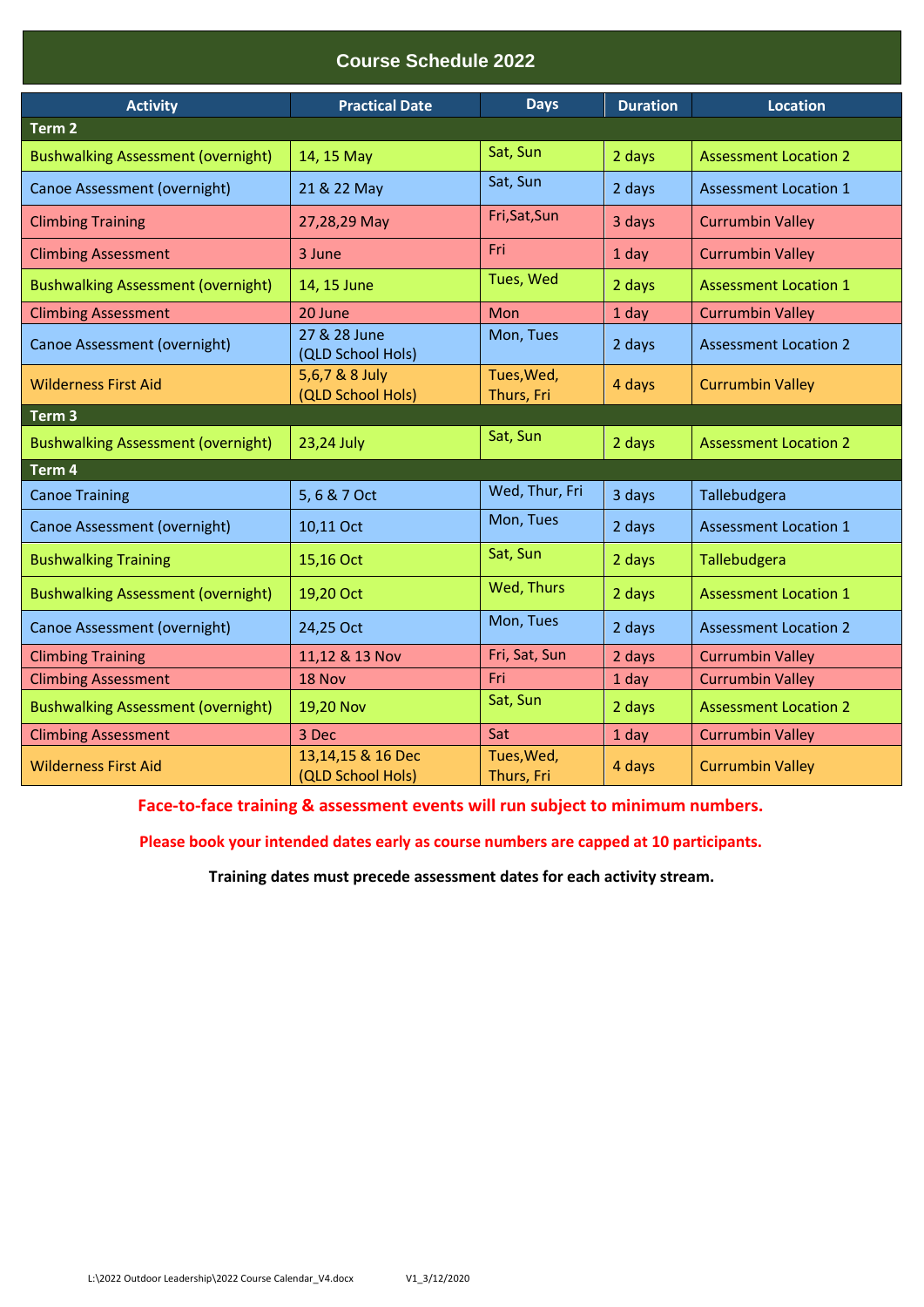

RTO Code: 30685

## **Activity Specialisations for 2022:**

- **Canoe Leader on Flat and Moving water up to grade 1 (Cert IV Level)**
- **Top Rope Climbing Leader on Artificial Surfaces (Skill set)**
- **Bushwalking Leader - Tracked Environments (Cert III Level)**
- **Wilderness First Aid (Skill set) –** Not included in the Cert III.

### **Location:**

- All training days are based at Tallebudgera Outdoor and Environmental Education Centre and delivered around the southern end of the Gold Coast.
- Assessments take place not more than about 1.5hrs from Tallebudgera Outdoor & Environmental Education Centre at various locations throughout Northern NSW & Southeast QLD.

### **Assessment Process:**

- All participants will complete:
	- o Online exams
	- o Face-to-face training blocks
	- o Assignments submissions
	- $\circ$  2 additional face-to-face assessment events for each activity stream in a simulated workplace environment. (For Canoe and Bushwalking these assessment blocks are overnight events)
	- Participants on Canoe and Bushwalking courses need to attend an Assessment at Location 1 and an Assessment at Location 2.

### **Participant Numbers**

- We will have 3 intakes for our courses next year with each intake capped at 10 students. Two intakes for WFA with courses capped at 16 students.
- All training and assessment blocks will run subject to minimum numbers and confirmation will be made two weeks prior to each scheduled session.

#### **Cost**

- \$2990 to complete the full Cert. 3 in Outdoor Leadership (Canoeing, Bushwalking and Climbing).
- \$1200 for an individual activity specialisation eg. Canoeing or Bushwalking or Climbing
- \$475 for the Wilderness First Aid skill set (WFA).

### **Duke of Edinburgh Adventurous Journey Supervisors**

• Under arrangements with the Department of Education Duke of Edinburgh office the fee for approved Adventurous Journey Supervisors is subsidised by them and participants also receive a discount for their portion of the course fee. If you are an approved AJS the cost to you or your organisation to attend an Activity Specialisation is \$800. No subsidies for WFA.

*'The training packages offered by Tallebudgera Outdoor and Environmental Education Centre are excellent and come highly recommended. They are designed for teachers and support staff working in the outdoors sector and are tailored to reflect real-life scenarios and the expectations of running programs in the field. The depth of learning content and practical application of theory, ensures that trainees understand the risks, standard operating procedures and planning requirements for facilitating high quality, safe and engaging learning opportunities for students in their care. Myself and centre staff have been very happy with the rigour, interactive learning focus and assessment modalities to achieve certification.'*

Kalindi Brennan – Principal.

Numinbah Valley Environmental Education Centre